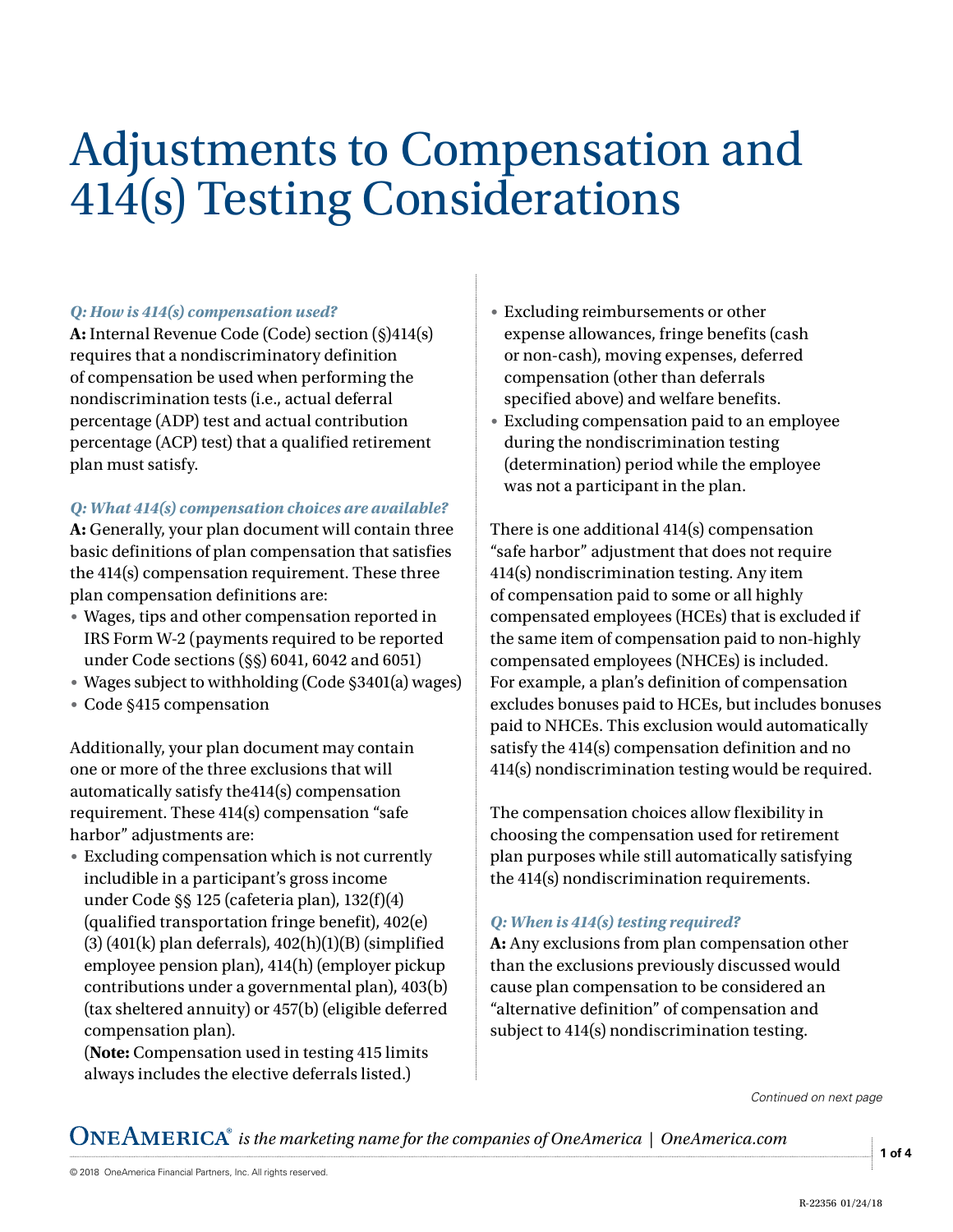In order to satisfy the Code §414(s) nondiscrimination requirements, an alternative definition of compensation must meet all of the following three requirements:

- An alternative definition must be reasonable.
- An alternative definition must not favor HCEs by design.
- An alternative definition must satisfy a compensation percentage test.

#### *Q: What is the reasonableness test?*

**A:** To use a non-safe harbor definition for 414(s) nondiscrimination purposes, the resulting definition must be reasonable. Aside from exclusions to HCE compensation, a reasonable modification to compensation must be applied on a consistent basis to all employees. A reasonable modification may exclude all or any portion of irregular or additional compensation. For example, exclusions of all or a portion of overtime pay, premiums for shift differential, call-in premiums and bonuses are considered reasonable exclusions.

Further, the IRS considers it a reasonable modification to compensation if one or more of the following items of compensation are excluded:

- Reimbursements or other expense allowances
- Fringe benefits (cash or non-cash), moving expenses or welfare benefits
- Deferred compensation (other than deferrals under Code§§ 125 (cafeteria plan), 132(f)(4) (qualified transportation fringe benefit), 402(e)  $(3)$  (401(k) plan deferrals), 402(h)(1)(B) (simplified employee pension plan), 414(h) (employer pickup contributions under a governmental plan), 403(b) (tax sheltered annuity) or 457(b) (eligible deferred compensation plan)

**If you exclude any of the items above, the reasonableness test is satisfied. However, 414(s) testing would be required.** 

If **all** of these items of compensation are excluded, it is considered a 414(s) compensation "safe harbor" adjustment; therefore, no 414(s) testing is required.

The IRS does not consider it a reasonable modification to compensation if a specified percentage of each employee's total compensation is excluded. For example, plan compensation defined as 80 percent of the employee's Code §415 compensation would not satisfy 414(s).

Plan sponsors are responsible for ensuring the reasonableness test is satisfied.

*Q: What is an example of "favoring HCEs by design?"* 

**A:** When a plan's definition of compensation excludes overtime pay and the employer adopting the plan pays overtime only to NHCEs, this exclusion favors HCEs by design.

Plan sponsors are responsible for ensuring that your definition of compensation does not favor HCEs by design.

#### *Q: What is the compensation percentage test?*

**A:** An alternative definition of compensation that is reasonable and does not by design favor HCEs must also satisfy the 414(s) nondiscriminatory compensation ratio requirement, which is also referred to as the "compensation percentage test," each year.

Any reasonable method may be used to determine the average compensation percentages for HCEs and NHCEs as long as the method used cannot reasonably be expected to create a significant variance from the average compensation percentages determined under the individual percentage method described above.

*Continued on next page*

 $\mathbf{ONEAMERICA}^{*}$  is the marketing name for the companies of OneAmerica | OneAmerica.com

**2 of 4**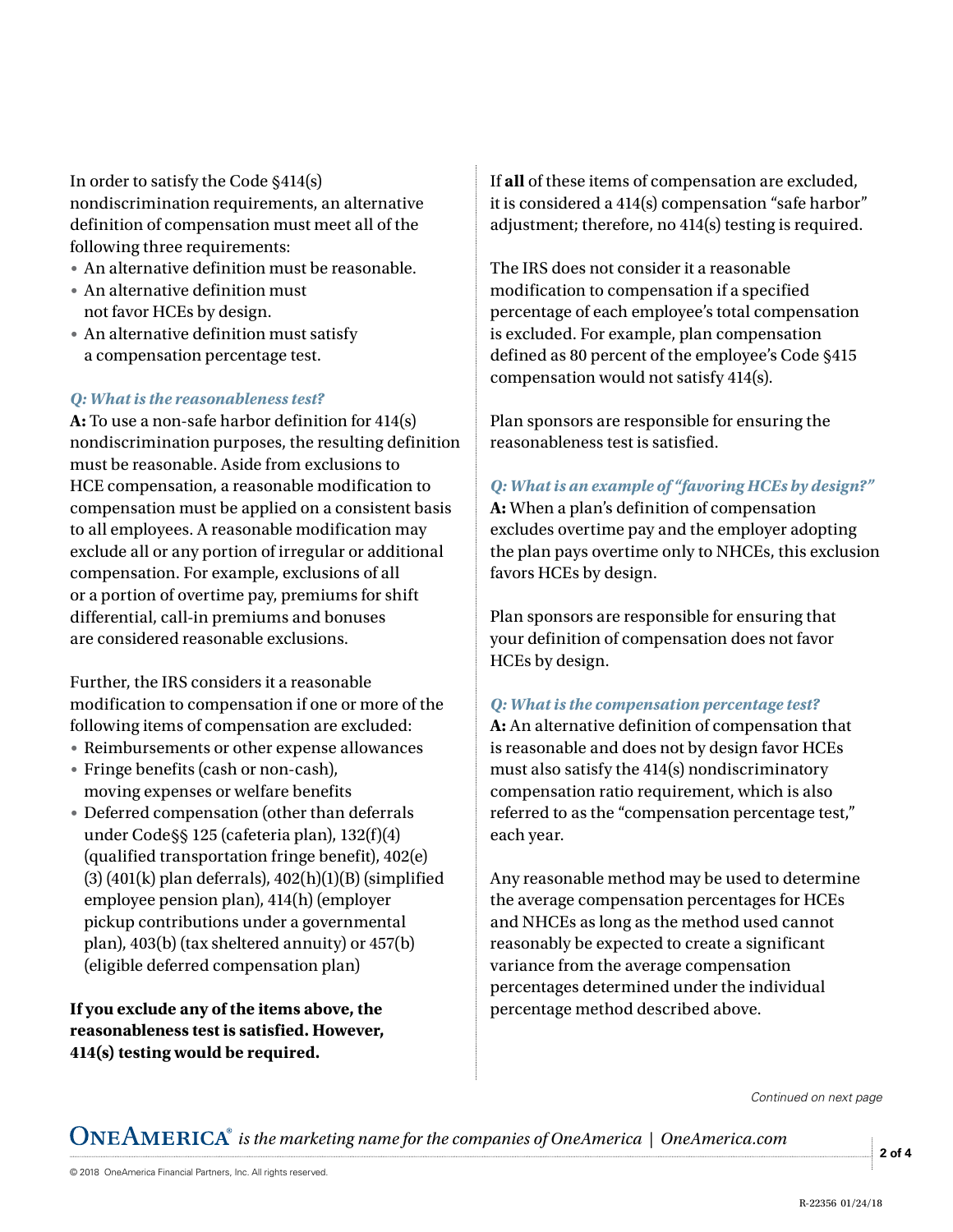One such method is explained below. First, calculate the individual compensation percentage for each employee. To calculate an employee's compensation percentage, the employee's compensation under the alternative definition is divided by the employee's total compensation. For example, a plan's alternative definition of compensation excludes bonuses.

- An employee's total compensation is \$60,000, including a \$3,000 bonus.
- The employee's compensation under the alternative definition is \$57,000.
- The employee's compensation percentage is \$57,000/\$60,000, or 95 percent.

Once the individual compensation percentages have been calculated, the percentages of the HCEs are averaged to determine the HCEs' average compensation percentage, and the percentages of the NHCEs are averaged to determine the NHCEs' average compensation percentage.

The HCEs' average compensation percentage cannot exceed the NHCEs' average compensation percentage by more than a de minimis amount. Whether a difference is de minimis depends on the facts and circumstances, but generally, a difference of between 1 percent and 3 percent is considered de minimis.

## *Q: What is an employee's "total compensation" for compensation percentage testing purposes?*

**A:** "Total compensation" is any definition of compensation that satisfies Code §414(s). Total compensation could be:

- W-2 wages (payments required to be reported under Code sections (§§) 6041, 6042 and 6051)
- Wages subject to withholding (Code §3401(a) wages)
- Code §415 compensation

## *Q: Which employees must be included in the compensation percentage test?*

**A:** The compensation percentage test must include the employees required to be in the applicable nondiscrimination test. For example, a plan using an alternative definition of compensation provides for 401(k) deferrals and employer matching contributions. To show that the alternative definition of compensation used in performing the nondiscrimination testing for deferrals under Code §401(k) (the ADP test) satisfies the compensation percentage test, only the employees eligible to defer in that plan year would be included.

To show that the alternative definition of compensation used in performing the nondiscrimination testing for matching contributions under Code §401(m) (the ACP test) satisfies the compensation percentage test, only the employees who are eligible to receive match in that plan year would be included.

# *Q: What happens if the 414(s) test fails?*

**A:** If the 414(s) test fails, a nondiscriminatory definition of compensation must be used for nondiscrimination testing. Specifically, Code §415 compensation will be used for the ADP and ACP tests. Additional nondiscrimination testing under Code §401(a)(4) is also needed to determine if an additional employer non-elective contribution is required. If a safe harbor 401(k) plan uses a definition of compensation that fails the 414(s) test, it has a qualification issue.

*Continued on next page*

 $\mathbf{ONEAMERICA}^{*}$  is the marketing name for the companies of OneAmerica | OneAmerica.com

**3 of 4**